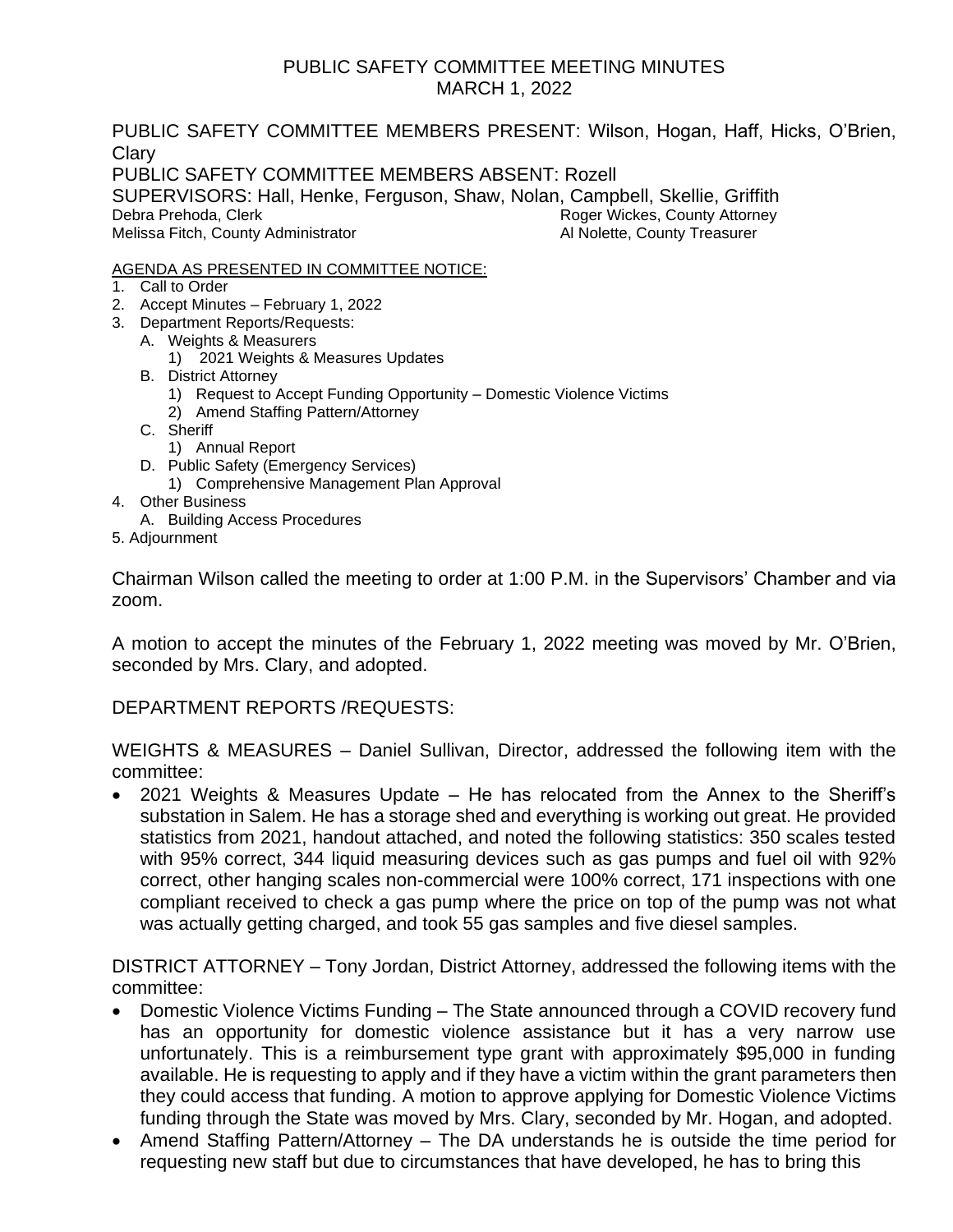request forward and would like this request forwarded to the Personnel Committee to consider amending the Staffing Pattern to add an Assistant District Attorney. He has completed the necessary paperwork with Personnel. He stated this is both surge and sustained workload driving the need for this additional position; a little bit of surge but primarily sustained. The changes in criminal justice in 2019 has considerably increased the amount of work that goes into any single case. Previously the discovery process was on a small number of cases that were going to trial and now required on every single case at the earliest stages. When the change occurred in discovery only the Sheriff's Department had body cameras and now the State Police and the villages of Cambridge, Greenwich and Whitehall to some extent are all outfitted with body cameras. The Department of Corrections have also added video throughout their facilities; people bringing drugs into facilities and possible cases that come from that. Additionally, significant increase in the amount of litigation that goes with every single case which adds time to every case which they have tried to address and streamline over the last two years but to no avail. He mentioned several court decisions with one being the defense attorney is told at court that he has an ethical duty not to file frivolous motions nor to make representations to the court which includes fully disclosing the facts at issue and counsel is further reminded that failure to abide by the duty is sanctionable. Responding to motions takes time and frivolous motions generally take twice as long because it is baseless. After the case is closed they are getting a lot more appeals and more 440 motion that are filed after the fact to challenge something that occurred or did not occur at the case. Courts have not been fully functioning for the last two years and now that courts are reopened and there is a significant backlog. Effective today, the legislature passed something called less is more which deals with parole and changing parole supervision violation and those hearings are coming to County Court and it becomes a responsibility of his office and hearings have to happen within 24 hours of parole. Now have 200 some cases to review and work their way through out of the village of Fort Edward and is an example of temporary surge but something to work through but a massive undertaking. Mr. Hicks stated from a procedural process standpoint this request should have come at budget time and therefore would be very difficult for him to support any changes in the Staffing Pattern. The DA stated he did not expect all these items to cumulatively come together at this time with courts not being fully functional and other issues. He stated this process has been brought on by the State and they should fund it but the State has never funded the discovery process. A Legal Assistant was approved but not filled yet and that position is still needed. The legal stuff has continued to grow and expand. Mr. Campbell stated the State has done this and this will not only impact the District Attorney's Office but also the Public Defender and County Attorney's Office. He would like to go with what we have and try to figure this out because the State wants us to be overwhelmed and our push back should be on these State rules. We cannot expand our employees at this time and would like to see how this plays out. Chairman Wilson asked if there was a motion to send this request to the Personnel Committee and the committee did not put forth a motion. The DA stated he does not have the luxury of saying hey let's see if this thing explodes and see what happens. He has an obligation to public safety. His office does not have a caseload cap so they have to function with what comes their way. He has testified to the NYS Senate/Assembly budget committee meetings in Albany urging the State to fund this program. He gets the desire to not deviate from the budget process but has the information now that he needs this position. He strongly disagrees that allowing the system to collapse will somehow move the State to fund it. The State believes this system is working fine. Roger Wickes stated we have to comply with this law it is not a choice that we have. You are asking people that are overwhelmed and overworked to put their personal livelihood,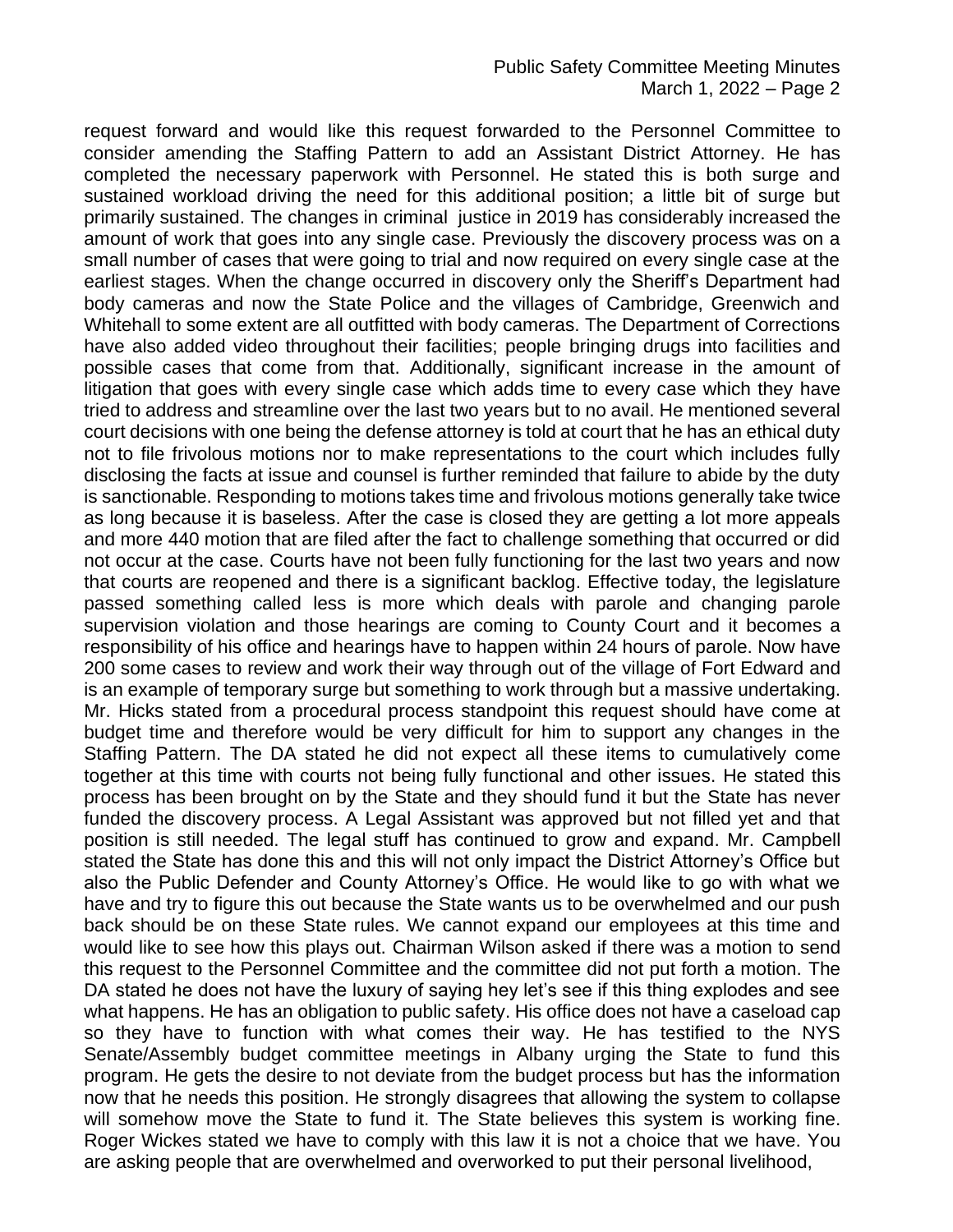license to practice law, on the line and be disbarred if they do things wrong so be careful of the workload. The DA stated probably the tipping point was courts reopening and realizing just how big a backlog they had in terms of trials with the addition of added litigation. The DA did receive \$193,000 from the State in 2021 as sort of a reimbursement for discovery and expect an amount in 2022 but it is not nearly enough to cover what the County's invested already in discovery. Mr. Campbell stated we cannot let these program grow.

SHERIFF – Sheriff Murphy addressed the following item with the committee:

• 2021 Annual Report – presented his annual report, available on the Washington County website under the Sheriff's Office, [www.washingtoncountyny.gov.](http://www.washingtoncountyny.gov/) He also provided individual annual reports for each town to the Supervisors. Will be adding a new Specialized Bike Unit. A couple of bikes were donated to the department, three Deputies will be trained and will begin in the spring to use the bikes on walking trails.

PUBLIC SAFETY – Glen Gosnell, Director, addressed the following item with the committee:

• Comprehensive Management Plan – This plan is updated and approved annually. The biggest part of the updates was updating some contact information. A motion to accept Comprehensive Management Plan was moved by Mr. Hogan, seconded by Mrs. Clary and Mr. O'Brien and adopted.

## OTHER BUSINESS:

Building Access Procedures – A motion to move discussion on the building access procedures to the Government Operations Committee was moved by Mr. Hicks and seconded by Mr. O'Brien. Discussion. Mr. Haff stated he had requested removal of the plexiglass in the Chambers which has been removed, and the thermoscan units with the sign in sheets. He would like to see all COVID protocols enacted under the State of Emergency which has ended removed noting at the last Board meeting the mask policy was rescinded. Mr. Haff stated the Deputy at the main entrance to Building B has only had to reject one person due to exceeding the temperature limit. A motion to eliminate any procedures in place due to the state of emergency was moved by Mr. Haff but did not receive a second. Mr. Hicks asked what are the exact procedures requested to be eliminated; are they written down. Mr. Hogan stated the thermoscans are paid for, an effective device and could be left for people to use if they wanted to. Mr. O'Brien asked if the County should consider other protocols in place in federal and state buildings having people sign in for emergency reasons knowing who is in the building. Mr. Haff stated if the thermoscans remain it should have a sign stating it is a voluntary option. Tina McDougall, Public Health Director, stated from a Public Health perspective the thermoscan can be used as an optional tool not mandatory at this time adding there are many other symptoms that go along with COVID. Mr. Henke stated there was no second to Mr. Haff's motion if his motion was to do away with all COVID protocols and one of the protocols put in place attending meetings via zoom and suggested maybe the motion could be rephased to target items. Mr. Haff proposed amending his motion to remove the plexiglass dividers, thermoscan units and the requirement to sign in. He stated if Public Safety thinks signing in is a safety issue then they need to bring that request forward for discussion. Adding in the meantime, the Administrator can see what other protocols are in place to then address. A motion to remove plexiglass dividers, thermoscan units and mandatory sign in was moved by Mr. Haff but did not receive a second. Mr. Shaw asked Mr. Haff not to amend his motion yet because there is more to add to it and stated he liked his first motion and it should be required that department heads that report to that committee have to be in attendance at committee meetings. Mr. Hicks stated there are different rules for like the Unified Court, DMV –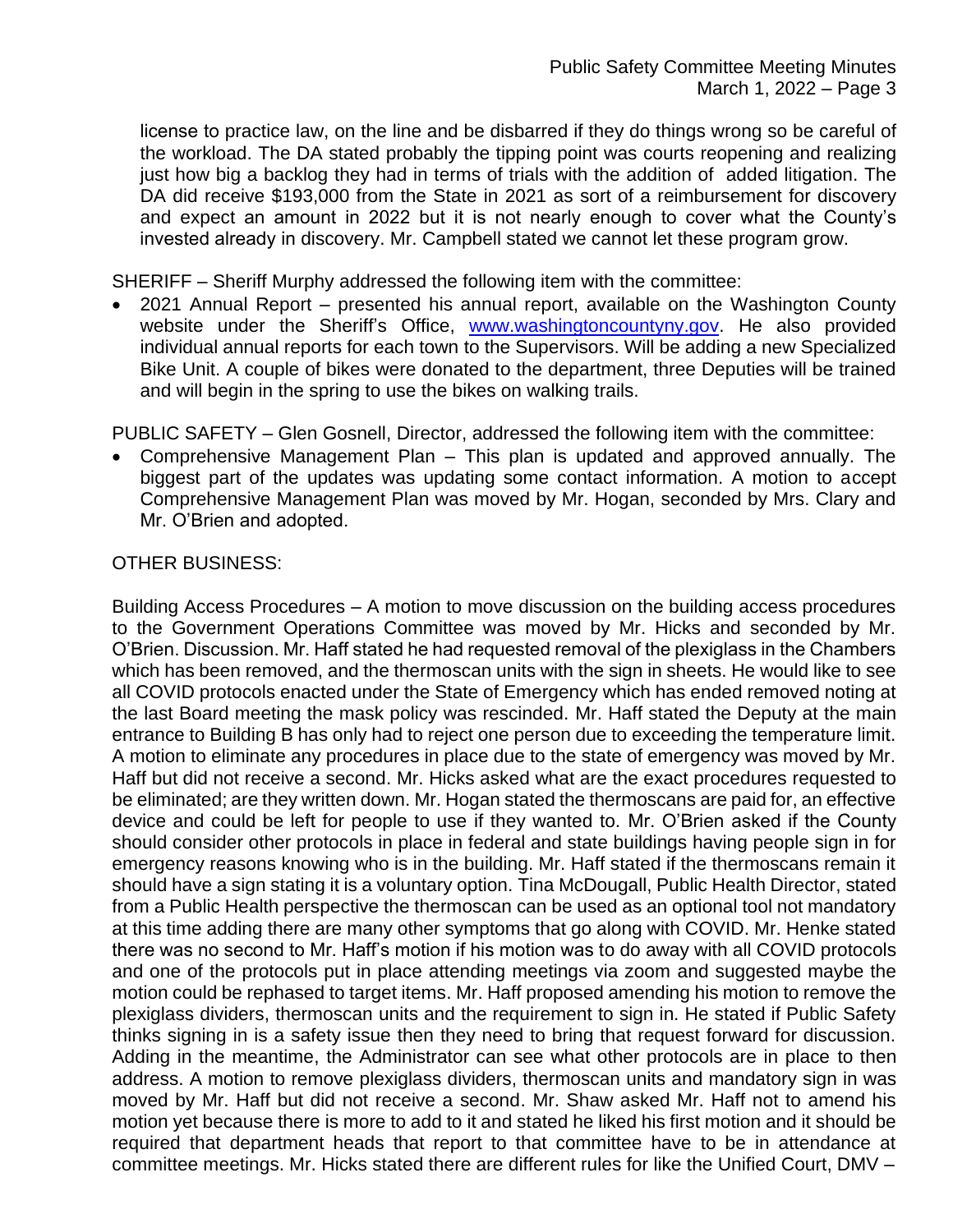State regulations that are outside our jurisdiction. Chairman Wilson stated other parts of the building are operating under additional guidance and protocols. Mr. O'Brien feels mandatory attendance by department heads is premature and zoom does provide them some options for the use of their time. Mr. Hogan asked Mr. Shaw if he also wanted all Supervisors in person at meetings. Mr. Shaw replied yes if they are on that committee they should attend. Mr. Hogan stated he wanted to make sure because the hypocrisy of us requiring the department head to show up when half of the committee/Board are here. Mr. Hicks withdrew his motion to send the building access procedures to the Government Operations Committee and Mr. O'Brien withdrew his second. Mr. Haff stated if Public Safety wants a sign in sheet for public safety reasons that is a different conversation. The County Administrator stated the sign in sheets were for the health aspect - temperature control not for public safety. The Administrator recommends removing the thermoscans to ease congestion in areas. The County Clerk is going to check her mandates for dividers and temperature checks and Public Health also follows different health protocols. Can move forward with these changes for most of the County employees and public that we serve. A motion to remove the Washington County requirements that there be plexiglass dividers, that you must go in front of the thermoscan and the requirement to sign in that accompanies the thermoscan was moved by Mr. Haff and seconded by Mr. Hicks. Discussion. Mr. Hogan stated Mr. Haff first moved to remove any COVID related protocols but when we found out it was negatively impacting the Supervisors (eliminate zoom) it was adjusted. The County Attorney stated there was never a first motion because it never received a second. The motion to remove the Washington County requirements that there be plexiglass dividers, that you must go in front of the thermoscan and the requirement to sign in that accompanies the thermoscan was moved by Mr. Haff, seconded by Mr. Hicks and adopted on the following roll call vote: AYES (5) Wilson, Hogan, Haff, Hicks, O'Brien, NOES (1) Clary, ABSENT (1) Rozell.

A motion that we resume all in person meetings for County Supervisors as well was moved by Mr. Hogan and seconded by Mrs. Clary. Discussion. The County Attorney stated remote attendance at meetings is at the choice of the member of the body and that has always been a choice of an individual Supervisor to attend a meeting remotely and if they made that choice pre-COVID it was up to the Board to make arrangements for that to happen. The difference between pre-COVID and post-COVID is that they removed the requirement that you post in the meeting notice that Supervisor X will be attending remotely and also that the public has to be notified that Supervisor X was attending at Y location and members of the public could attend Y location. The Open Meetings Law was amended to allow simply having meetings by zoom and live stream and allowed you to exclude the public and removed the requirement to notice that Supervisor X would be attending remotely from Y location. So pre-COVID, Supervisors would need to notify the Clerk that they would be attending remotely and put the location in the meeting notice. The Open Meetings law only requires live stream when you are excluding members of the public. There is talk of removing that location requirement from the Open Meetings Law and the public's ability to view from that location from the Open Meetings law but that has not happened yet and the legislation has not been changed. He does not think this Board can require Supervisors to attend meetings; it could be highly encouraged. Mr. Hogan stated there are Supervisors who want to go back to how it was before COVID and they all want to go back to how it was before this yet they don't want to sacrifice and come to the meetings in person and that is all he brought this up for. Mr. Griffith stated he makes a point to be at the meetings that he is on that committee or the chairman of and appreciates being able to log in and if not zoom he would appreciate still being able to watch on YouTube. Mrs. Clary withdrew her second to the motion.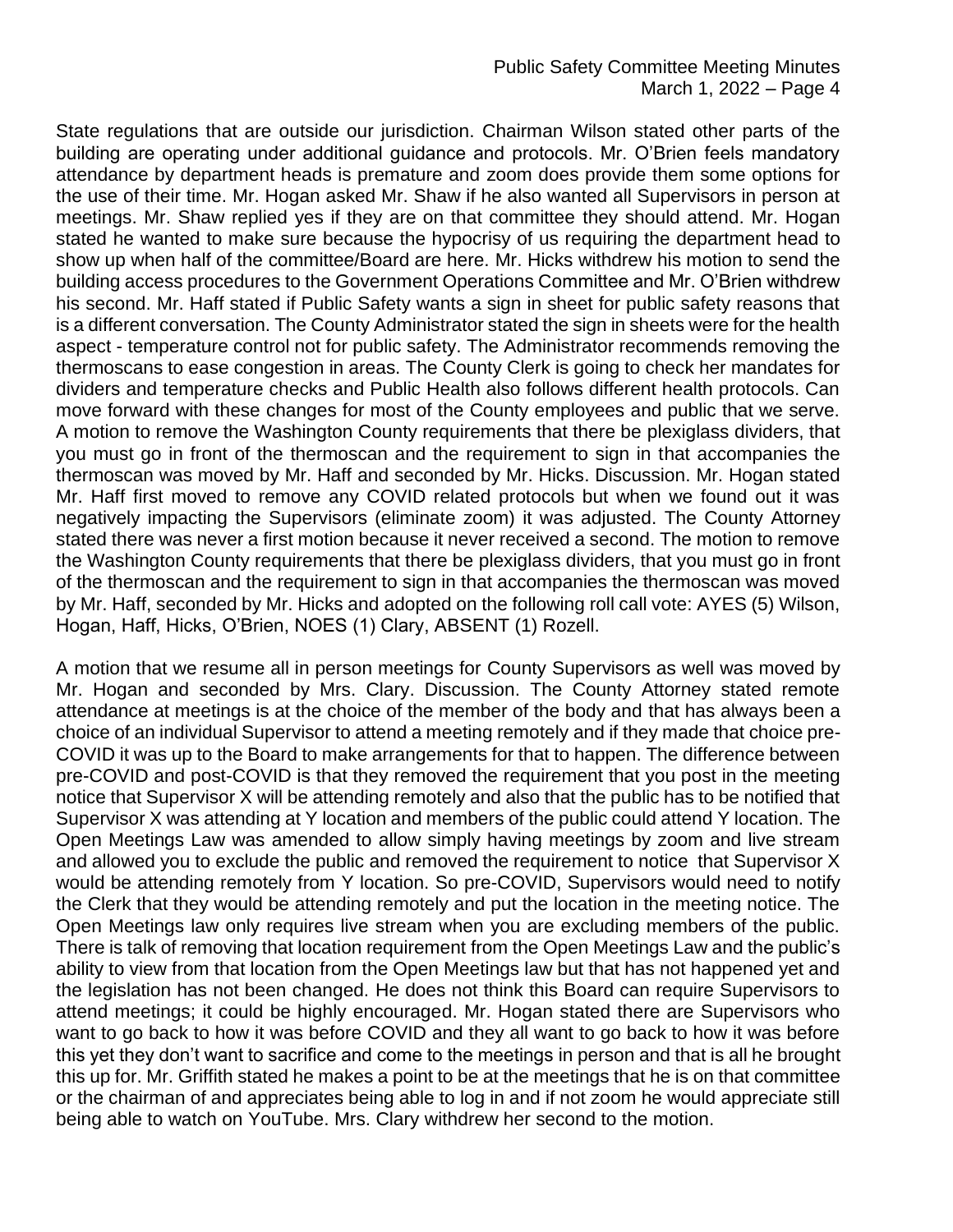Mr. Haff asked what committee is going to address the Washington County Emergency Closure Plan of March 17, 2020? He stated it is outdated and asked if a motion is need to rescind it or was there never a motion to adopt it. He stated it is outdated and should be rewritten in case it is ever needed again. Mr. O'Brien stated the County should have a closure/emergency plan and suggested that the Government Operations Committee is where Mr. Haff should bring this.

The meeting adjourned at 3:00 P.M.

D*ebra Prehoda, Clerk Washington County Board of Supervisors*